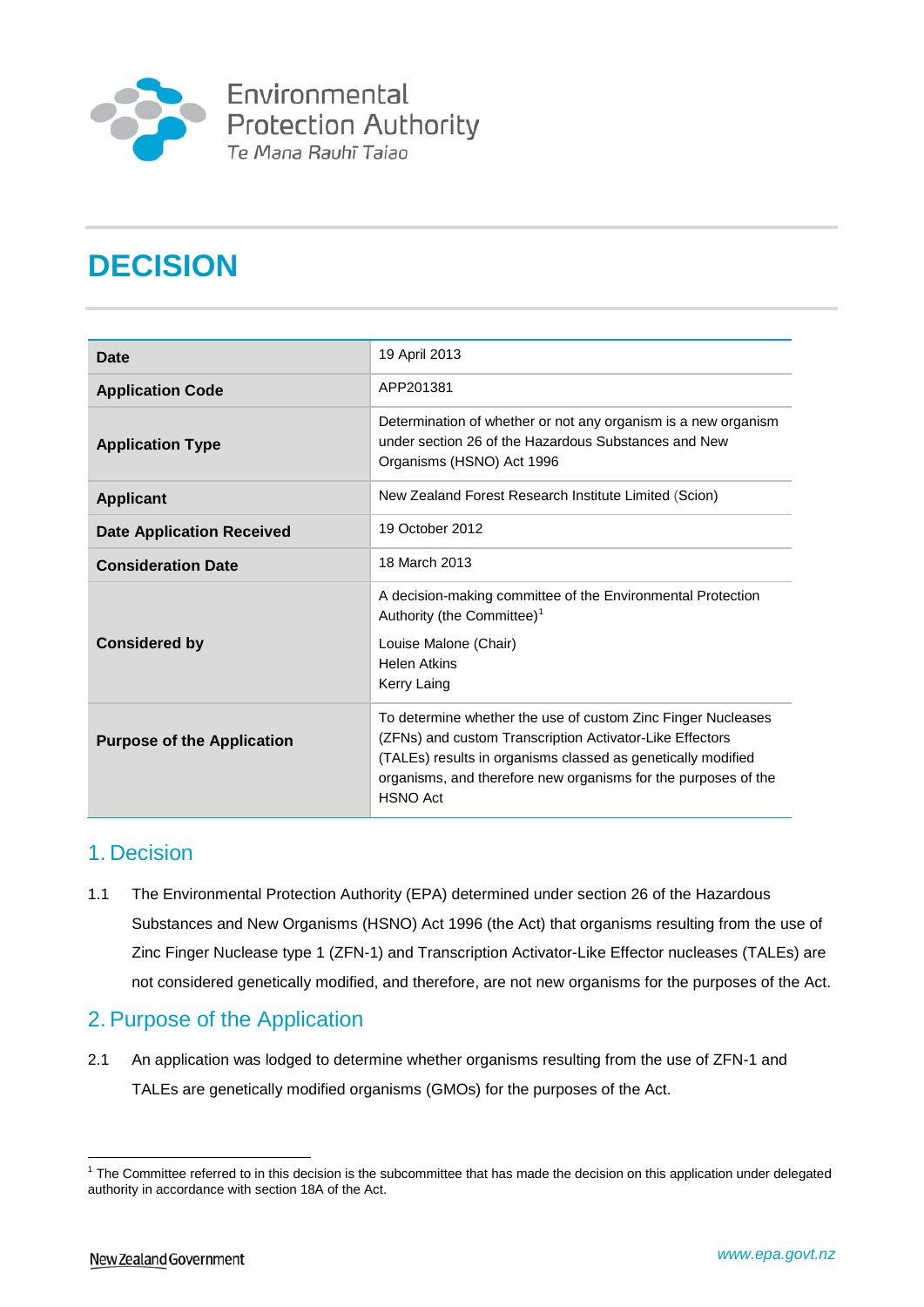## 3. Application and consideration process

- 3.1 The application was formally received on 19 October 2012.
- 3.2 The information that the EPA took into consideration included:
	- The application:
	- Internal EPA advice;
	- Comments submitted by the applicant in response to EPA staff advice; and
	- Comments submitted by the Sustainability Council of New Zealand.
- 3.3 The determination was made in accordance with section 26 of the Act. It is noted that the HSNO Methodology Order 1998 relating to the identification, assessment and evaluation of risks, costs and benefits is largely not applicable to section 26 determinations. Applications under section 26 of the Act do not require public notification.
- 3.4 In relation to the comments from the Sustainability Council, these were made informally. The Council had expressed an interest in this technology in the past and had previously contacted the EPA to enquire into its position on ZFN-1. The applicant was given the opportunity to comment on the Council's comments and these were all taken into consideration by the Committee.
- 3.5 In accordance with section 26(2)(b) of the Act, the Department of Conservation and Ministry for Primary Industries were informed of the application and given the opportunity to comment.
- 3.6 The Department of Conservation declined to comment, noting that they do not have the in-house capability to comment on a determination of this nature.
- 3.7 The Ministry for Primary Industries noted that they did not have any knowledge or experience dealing with ZFNs or TALEs with respect to whether their use results in a genetically modified organism.

### 4. Reasons for the Decision

- 4.1 For an organism to be determined to be a new organism, the organism must be shown to meet the criteria in section 2A(1) of the Act.
- 4.2 The relevant consideration for this determination was whether organisms arising from the use of ZFN-1 and TALEs met the description of 2A(1)(d) a genetically modified organism.

APP201381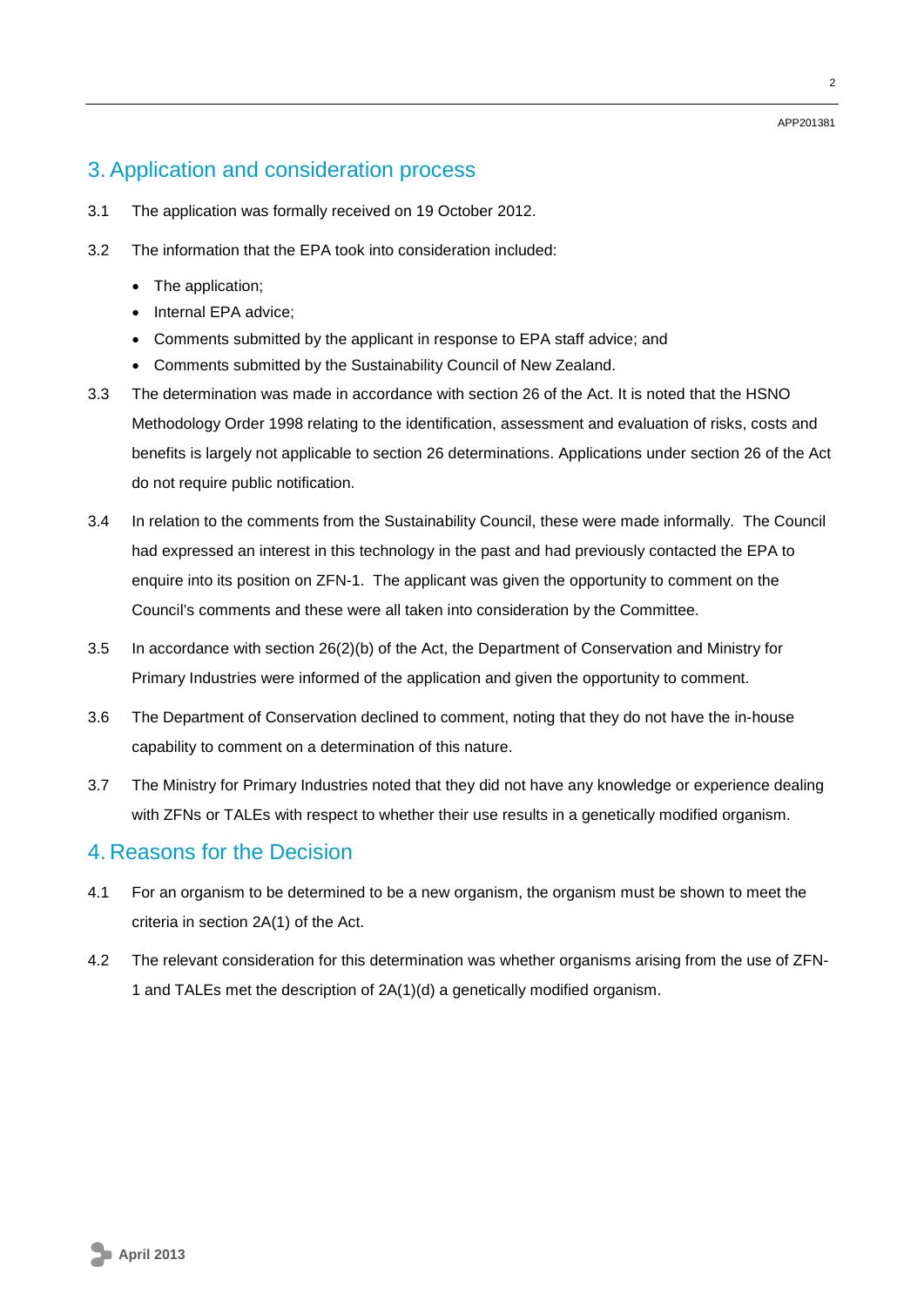4.3 Section 2 of the Act defines a genetically modified organism as:

*Genetically modified organism means, unless expressly provided otherwise by regulations, any organism in which any of the genes or other genetic material-*

- *a) have been modified by in vitro techniques; or*
- *b) are inherited or otherwise derived, through any number of replications, from any genes or other genetic material which has been modified by in vitro techniques.*
- 4.4 The Committee determined that the use of ZFN-1 and TALEs results in organisms in which the genes or genetic material have been modified by *in vitro* techniques. The relevant consideration then was whether these techniques have been excluded by the Hazardous Substances and New Organisms (Organisms Not Genetically Modified) Regulations 1998 (the Regulations).
- 4.5 Clause 3(1)(b) of the Regulations provides that:

*(1) For the purposes of the Act, the following organisms are not to be regarded as genetically modified:*

*(b) organisms that are regenerated from organs, tissues, or cell culture, including those produced through selection and propagation of somaclonal variants, embryo rescue, and cell fusion (including protoplast fusion or chemical or radiation treatments that cause changes in chromosome number or cause chromosome rearrangements)*:

- 4.6 EPA staff provided advice on whether the ZFN-1 and TALEs techniques were more scientifically similar to genetic modification or chemical mutagenesis. Staff compared and contrasted the techniques, noting that in terms of the scale of the genetic modification, and the lack of foreign material being inserted into the genome in ZFN-1/TALEs techniques, they were more similar to chemical mutagenesis, while the extensive use of *in vitro* techniques, and the fact that they are used to target a specific genetic sequence and bind to a specific DNA site make them more similar to genetic modification techniques.
- 4.7 EPA staff considered that ZFN-1/TALEs could be regarded as analogous to either chemical mutagenesis *or* genetic modification. However, given the high degree of *in vitro* manipulation required by ZFN-1/TALEs, EPA staff recommended that these techniques should be considered as more similar to genetic modification techniques, and thus not exempted by the Regulations.
- 4.8 The Committee reviewed the EPA staff advice, and considered feedback from the applicant on the staff advice. The Committee considered the experimental process and the products of the ZFN-1 and TALEs techniques and compared them to the processes and products of conventional chemical mutagenesis and genetic modification. The Committee noted that ZFN-1 and TALEs techniques show close similarities to both chemical mutagenesis and genetic modification. However, they considered